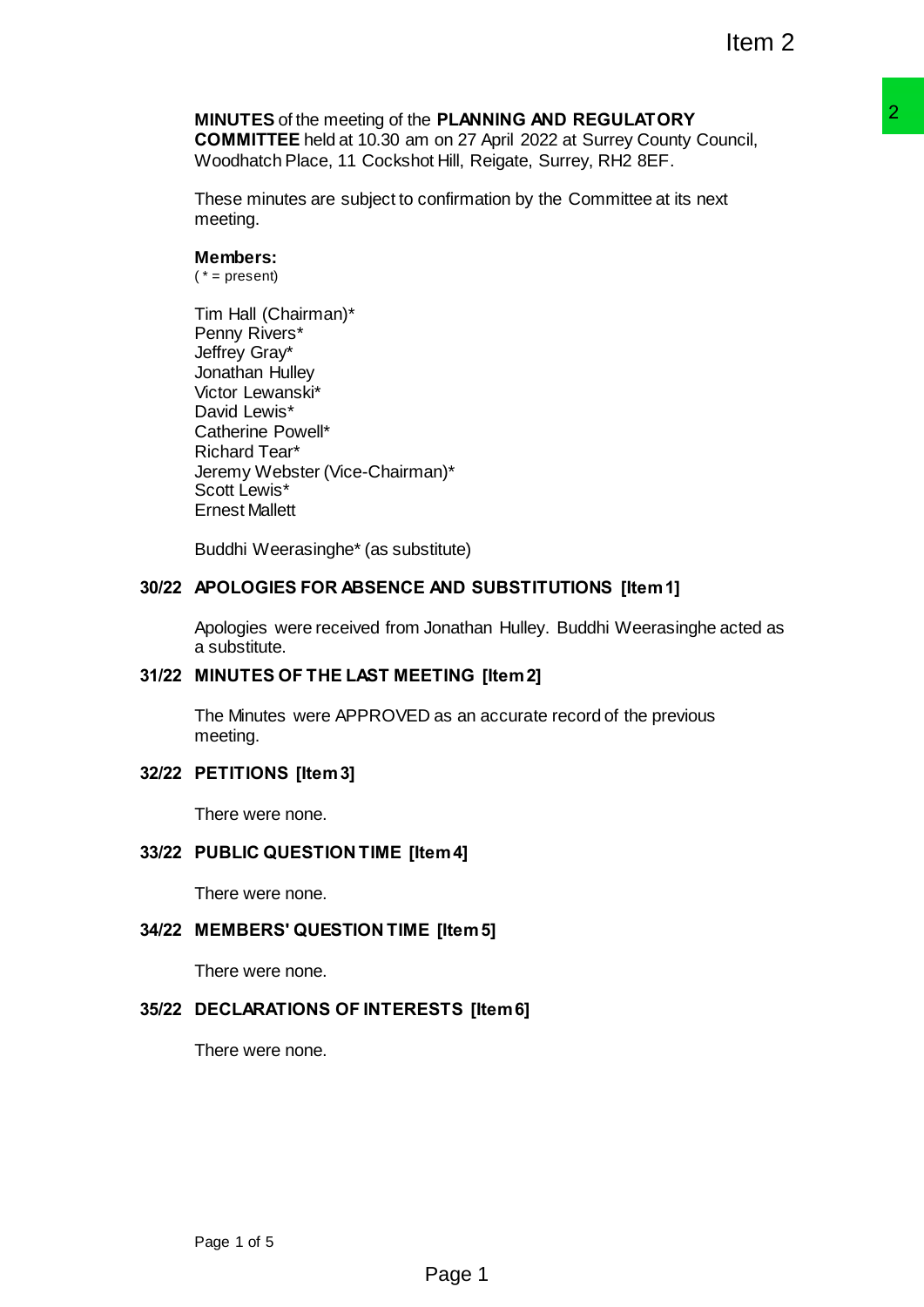## **36/22 MINERALS/WASTE MO/2021/2103 - BROCKHAM WELLSITE, LAND AT FELTON'S FARM, OLD SCHOOL LANE, BROCKHAM, BETCHWORTH, SURREY RH3 7AU [Item 7]**

#### **Officers:**

Caroline Smith (Planning Group Manager) Stephen Jenkins (Planning Development Manager) Sonia Sharp (Senior Highways and Planning Solicitor) Joss Butler (Committee Manager) Chris Turner (Senior Planning Officer) 2<br>
INTERNATION STAND (10/2021/2103 - BELTON'S FARM OUD SCHOOL LAN<br>
SURREY RH3 7AU [Item 7]<br>
Officers:<br>
Caroline Smith (Planning Group Manage<br>
Siephen Jenhians (Planning Group Manage<br>
Siephen Jenhians (Planning Development

#### **Speakers:**

Jerry Hamilton made representations in objection to the application. The following key points were made:

- 1. That BP's original proposals included promises to the local community and that the community were now dealing with Angus Energy.
- 2. Provided a comparison between BP and Angus Energy.
- 3. That Angus Energy had exposed gaps between regulators and pushed boundaries to see what they could get away with.
- 4. That Angus Energy's procedures and record keeping had been found to be inadequate.
- 5. That local people needed more reassurance.
- 6. That Angus Energy had stated that the volume of water produced from the site alone was insufficient yet no application had been submitted to bring water from other sites.
- 7. Questioned whether, in the future, the site would turn from a failed oil producer to a waste disposal site.
- 8. Asked that, if approved, the committee ensured that safeguards were put in place by drilling monitoring boreholes to monitor any possible ground water contamination. It was also asked that monitoring data was reported publicly.

The applicant, George Lucan, spoke in response to the public speakers' comments. The following key points were made:

- 1. That the site's predecessors had breached planning policy.
- 2. That the applicant had committed to engaging with the local community and recently held a site visit for local Members to observe the site and local water monitoring data.
- 3. That the company was now very different from the one three years ago.
- 4. That the site was compliant and had received safety upgrades over the previous three years.
- 5. That protestors had been a nuisance to the local community.
- 6. That Angus Energy had promoted its desire to use hydrocarbon revenue and redeploy them into alternative energy production.
- 7. That transition to alternative energy needed to be a measured and steady process.

The Local Member, Helyn Clack, made the following comments:

1. That the community had a good relationship with the previous site developer.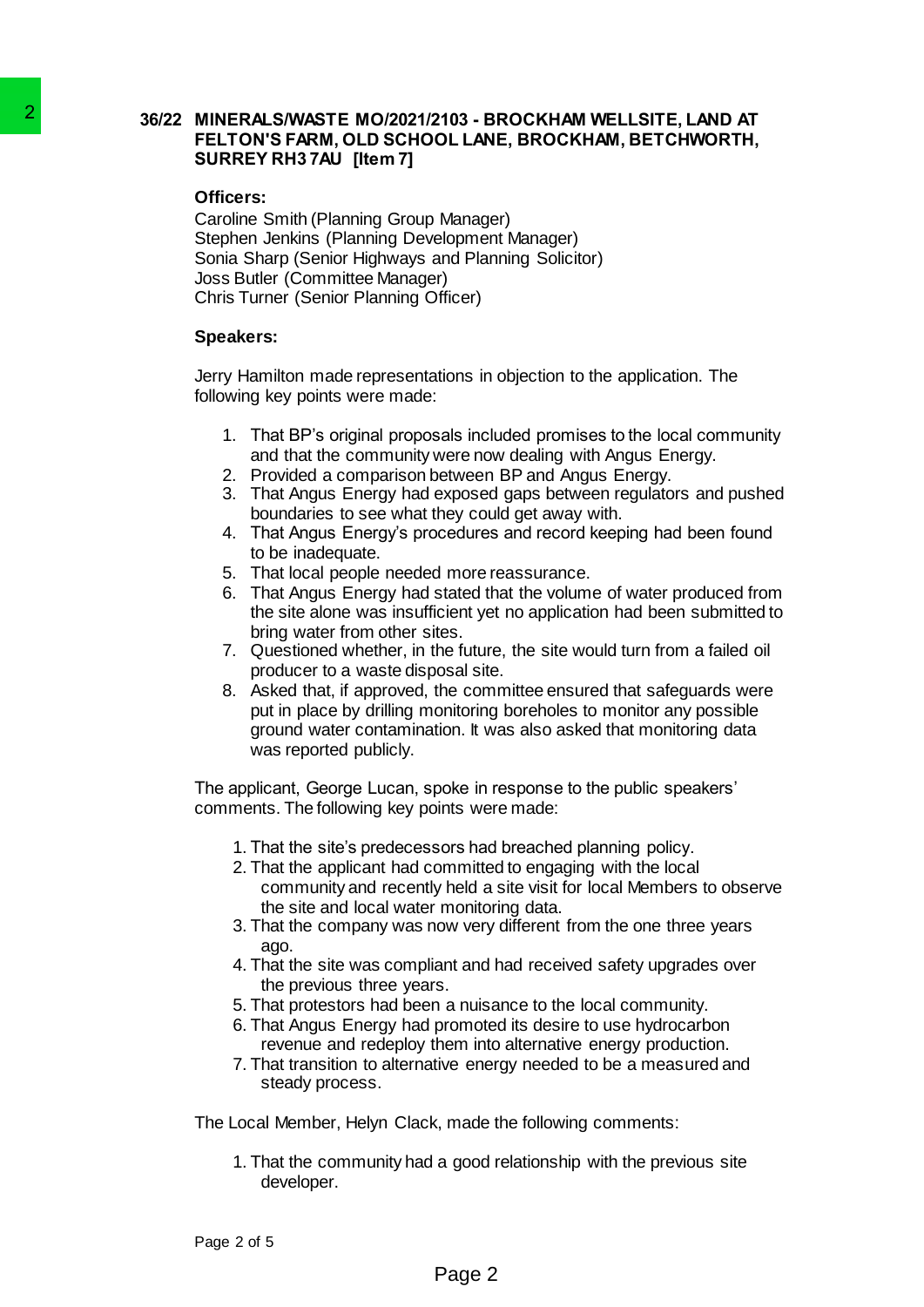- 2. The community had lost trust with the current site developer.
- 3. That the Local Member had not been invited to inspect the site.
- 4. Queried whether 15 years was a temporary permission.
- 5. Asked for details on the restoration of the site if oil was not found.
- 6. Asked whether the developer would set up a local liaison group to discuss issues and progress throughout the development period.
- 7. In the event of earthquake activity in the area, the Local Member asked whether the applicant would cease all work onsite until an investigation was completed on whether or not the site's activities had an involvement.
- 8. Highlighted that local residents had complained about a bad smell in Brockham during exploration on site. The Local Member asked whether the applicant would ensure that no noise or emissions impacted local residents.
- 9. Asked whether the applicant would ensure that no damage to the water table was incurred and that no water ejected from the site was contaminated.
- 10. Stated that the biggest impact of the application would be on the local highways.

## **Key points raised during the discussion:**

- 1. Officers introduced the report and provided a brief summary. Members noted that the application was for the retention of the BRX4 well for reperforation to allow for appraisal and production of hydrocarbons for a temporary period. The committee further noted details of the different phases of the application and the photographs and plans presented at the meeting.
- 2. Members noted details of the update sheet.
- 3. Members noted details of the Environmental Agency (EA) response which was published within a supplementary agenda.
- 4. A Member stated that the current EA permit allowed for the import of water for injection however the permission did not. Officers were asked what conditions could be included within the decision which addressed residents' concerns about the potential import of water for injection. Officers confirmed that the permission did not allow for the import of water for injection and the current permission allowed only for the injection of site derived water. Officers further informed Members that, in the event of additional development which required planning, the applicant would need to submit a further application. The Member requested that a condition be included which stated wording similar to 'that there be no importation of waste water in respect of this permission' which was agreed. trust with the current site developer.<br>
That trust with the current stries developer site.<br>
The stars as temporary permission.<br>
The restoration of the site if oil was not found.<br>
Since restoration of the site if oil was no
- 5. A Member raised concern around the use of water and water contamination during times of limited supply nationally. Officers stated that the Environmental Agency had confirmed that there was no connection between the potential aquifers in the area. Members further noted that the site was fully contained and that it was officers' understanding that there was a low risk of contamination due to the geology of the area.
- 6. A Member stated that they felt the 'need' for the application had not been properly established within the report.
- 7. A Member said that the country had a limited supply of hydrocarbons and should aim to become more self-sufficient.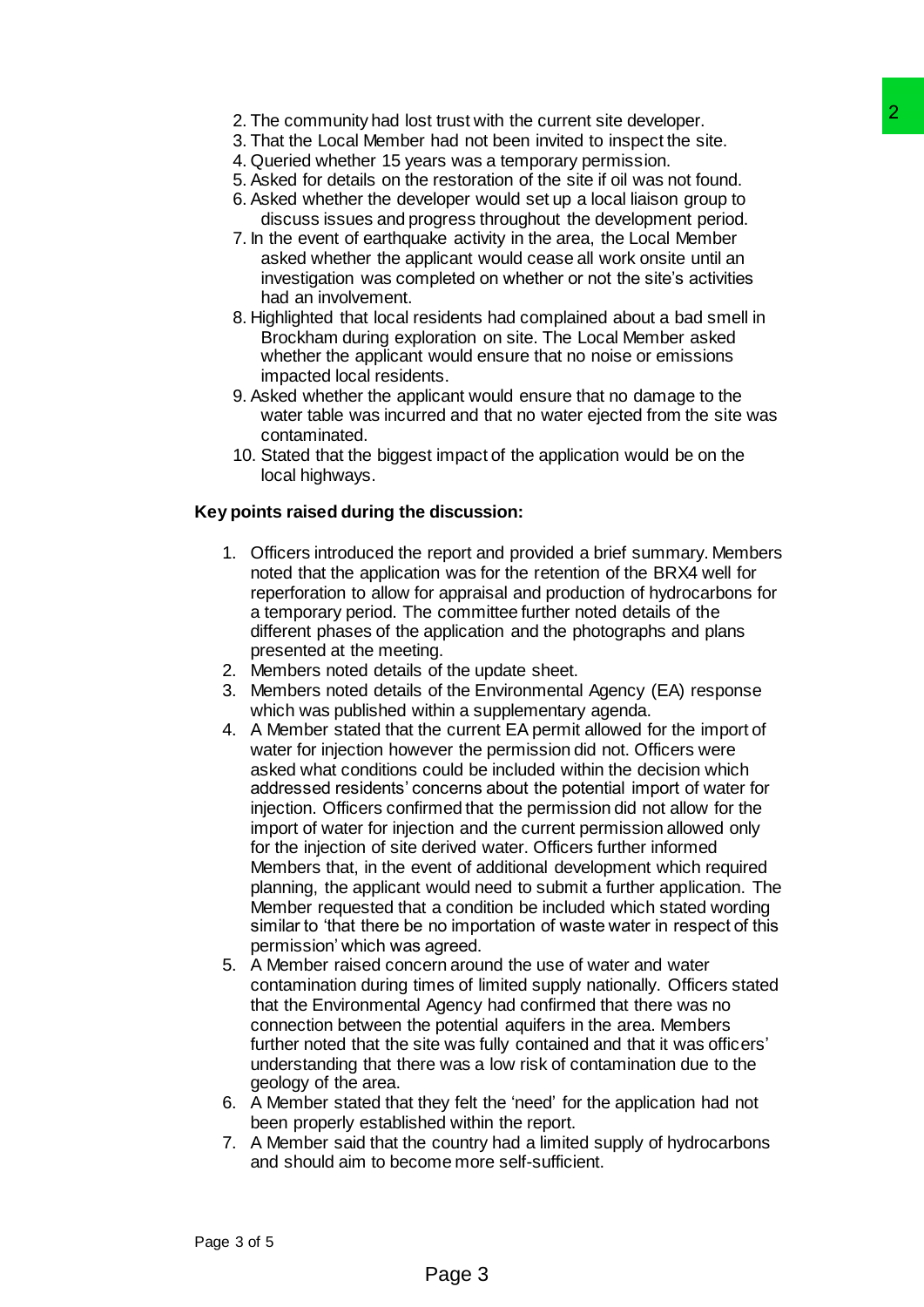- 8. Following the local Member's comments, a Member asked whether a condition was included to monitor odour emissions from the site. Officers confirmed that the Environmental Agency and the Health and Safety Executive (HSE) were the regulating authorities for odour and should monitor the site.
- 9. Officers informed the committee that any earthquake activity was outside the council's remit however activity was previously investigated by an independent authority and declared to have no connection with the oil exploration in the area.
- 10. A Member raised concerns due to the presence of a diesel generator onsite as it was not a representation of best practice currently. Officers suggested that an informative to any permission could be included which stated that seeking a sustainable alternative for power generation on site was encouraged. This was agreed by Members.
- 11. Members agreed to include an informative that the formation of a Community Liaison Group for the site was encouraged.
- 12. A Member asked whether a condition could be included which prevented oil extracted from the site from being exported overseas. Officers stated that a condition of this nature was outside the remit of the committee.
- 13. A Member highlighted that there were durations included within the recommendations for vehicle movements and hours of operation which were not reflected within the draft Section 106 heads of agreement. Officers confirmed that any discrepancies would be fixed during finalisation. Further to this, Members noted that the existing permission included a condition which limited the hours of HGV movements and that these limitations would need to be reflected within the current application to ensure consistency. 2<br>
8. Condition was included to monitology and the collar Members's condition was included to monitology officers confirmed that the Environment of the site.<br>
Sidely Executive (HSE) were the site officers informed that the
	- 14. Members discussed whether or not 'need' had been established for the permission. Officers stated that, in their view, 'need' had been established.
	- 15. The Chairman moved the recommendation, including any additional and revised conditions and informatives agreed within these minutes, which received 8 votes for, 2 against and no abstentions.

## **Resolved:**

Therefore it was agreed that, subject to the prior completion of a Section 106 agreement undertaking to secure a routing agreement for HGVs accessing and egressing the site for which draft Heads of Terms are set out in the Annex, to PERMIT subject to conditions and informatives within the report and any additional and revised conditions and informatives noted within the minutes of the meeting.

## **37/22 ENFORCEMENT & MONITORING UPDATE REPORT [Item 8]**

#### **Officers:**

Ian Gray, Planning Enforcement Team Leader

## **Key points raised during the discussion:**

1. Officers introduced the report and noted that it covered the period from 1 January 2020 – 31 March 2022. Members also noted that the report was for information and did not include a decision.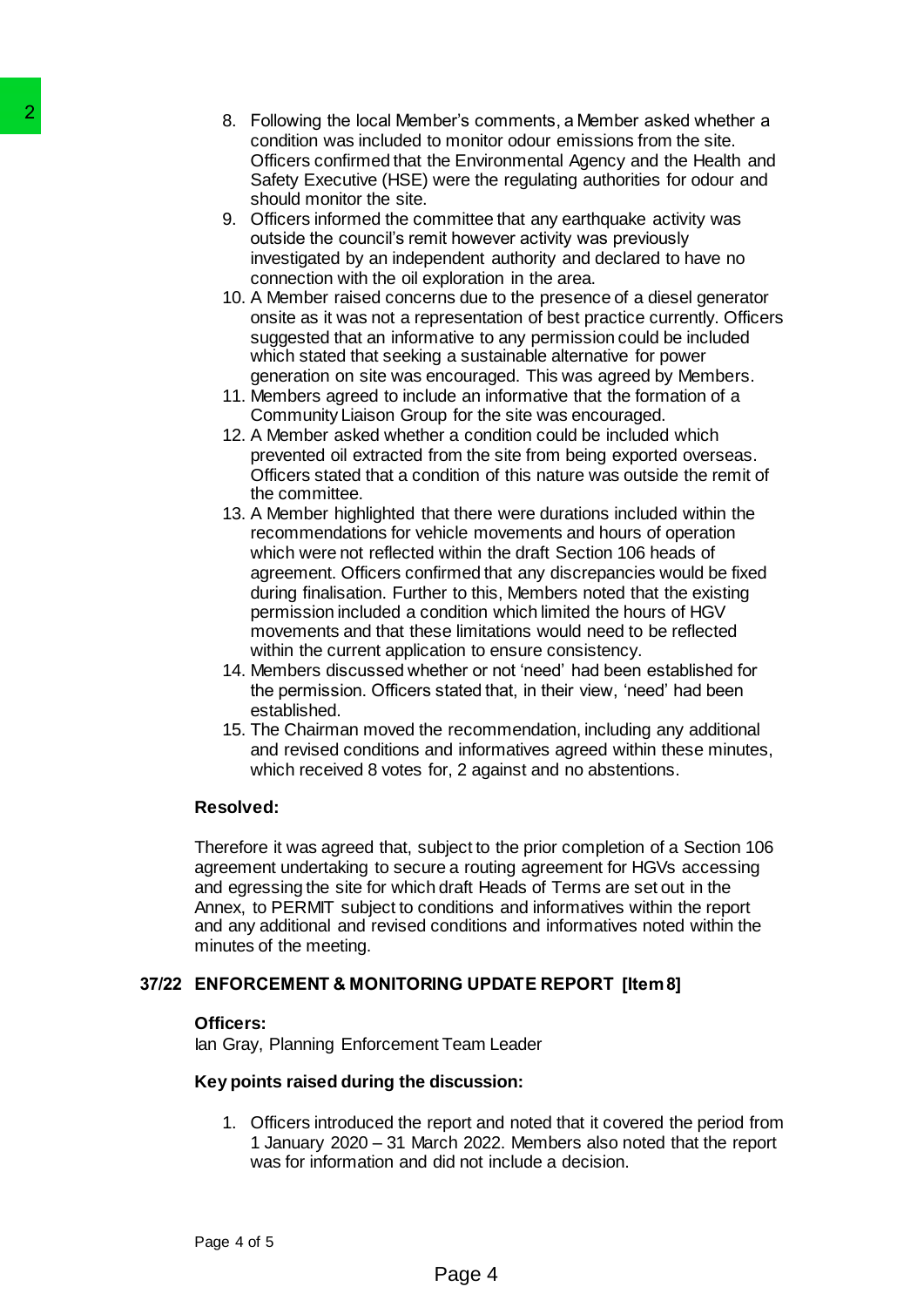- 2. Officers provided an overview of the monitoring and reporting process for a monitoring visit. Members noted that the number of overall monitoring visits had reduced from previous years.
- 3. The Committee thanked officers for their work to support enforcement and monitoring.
- 4. The Committee discussed issues related to noise levels from D&E Roberts Recycling Yard as noted within the report. A Member stated that, as with previous sites with similar circumstances, due to having multiple different ownerships and multiple different regulatory schemes, enforcement could be challenging. The Member further stated that they believed there was a need for a legislation change to aid resolution during circumstances like this. The Committee agreed that the Chairman write to the relevant minister to outline the difficulties that the County Council faced and to lobby for change. erview of the monitoring and reporting process<br>
embers noted that the number of overall<br>
duced from previous years.<br>
duced from previous years.<br>
ed differes for their work to support enforcement<br>
sed issues related to nois
- 5. The Chairman moved that under Section 100(A) of the Local Government Act 1972, the public be excluded from the meeting for the following items of business on the grounds that they involve the likely disclosure of exempt information under the relevant paragraphs of Part 1 of Schedule 12A of the Act. The committee agreed to move into Part 2 (Private).

## **Resolved:**

The Committee noted the report.

## **38/22 DATE OF NEXT MEETING [Item 9]**

The date of the next meeting was noted.

Meeting closed at 12.15 pm

**\_\_\_\_\_\_\_\_\_\_\_\_\_\_\_\_\_\_\_\_\_\_\_\_\_ Chairman**